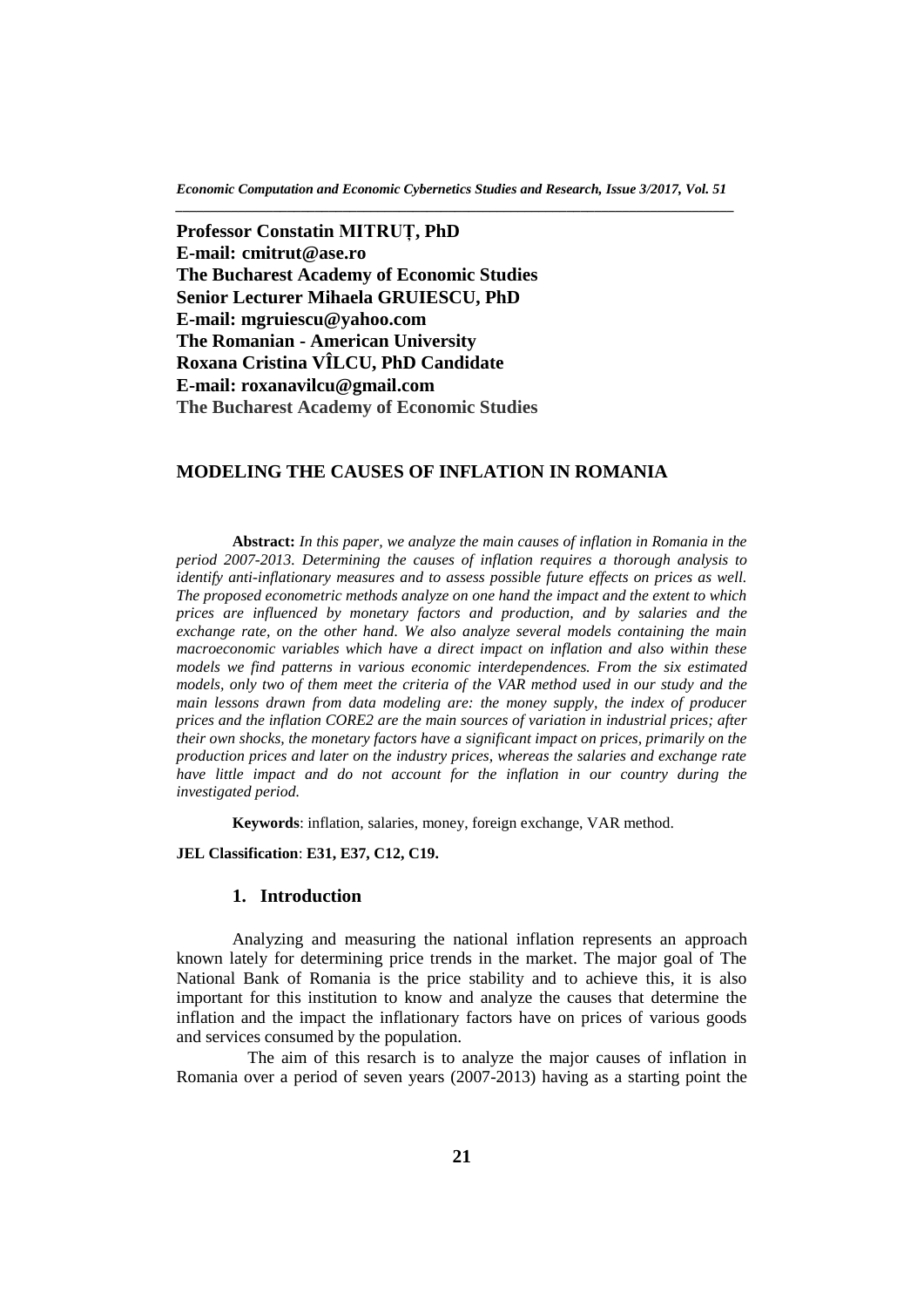impact of monetary factors and production factors, the impact of salșaries and exchange rate through methods and econometric models adapted to this study. The importance of identifying the inflation factors is even greater as their identification can be useful for adjusting monetary instruments in the National Bank, and forecasting and adjusting anti-inflationary means.

\_\_\_\_\_\_\_\_\_\_\_\_\_\_\_\_\_\_\_\_\_\_\_\_\_\_\_\_\_\_\_\_\_\_\_\_\_\_\_\_\_\_\_\_\_\_\_\_\_\_\_\_\_\_\_\_\_\_\_\_\_\_\_\_\_

This study uses the method VAR (Vector Auto-Regressive) through which it identifies the impact of consumer prices and production, money supply, nominal and real salaries and the exchange rate on the inflation rate in the mentioned period. We use this methodology thanks to its flexibility and ease of use. It also allows us to capture the dynamic structure of several variables simultaneously and the interdependencies between them.

### **2. Theoretical considerations**

After 1990, Romania was faced with high inflation amid the transition to a market economy. Price stability is a prerequisite for successful transition. Identifying the causes of inflation is mainly aimed at the possibility of creating and implementing strategies for a monetary policy. This investigation also requires the classification of various causes for the prioritization of monetary policies and adjustement of intervention instruments.

This research aims to evaluate the factors which impacted inflation in our country, and also to analyze the interrelationships between the macroeconomic variables which are relevant in monetary policies. Modeling inflation is a sensitive task, mainly in countries with economies in transition due to the short time in which there were market determined prices, knowing the need of time periods for the relevance of such analysis. However, given the major structural changes that have occurred in the last ten years, the economic relations between prices, salaries and the exchange rate were susceptible to instability.

Studying the literature brings to the fore reasoned opinions and research studies undertaken by economists on the causes that can determine and influence inflation in a country. The following are some specific studies that have as main purpose to identify the causes impacting inflation in countries that have experienced a similar phenomenon to the one in our country.

Brada and Kutan undertook a similar study in 2002 that identified the causes of inflation in the Czech Republic, Hungary and Poland. They analyzed four macroeconomic variables with impact on prices, namely: money supply, nominal salaries, import prices and consumer prices, using the VAR method. The main conclusions drawn have found that on a short-term the effects of salaries and money supply on prices have no impact on the quantitative level, and that a significant impact on prices is blamed on import and consumer prices.

Similarly to Romania, even in Turkey there were periods of time when there have been high and variable inflation rates since 1970. An econometric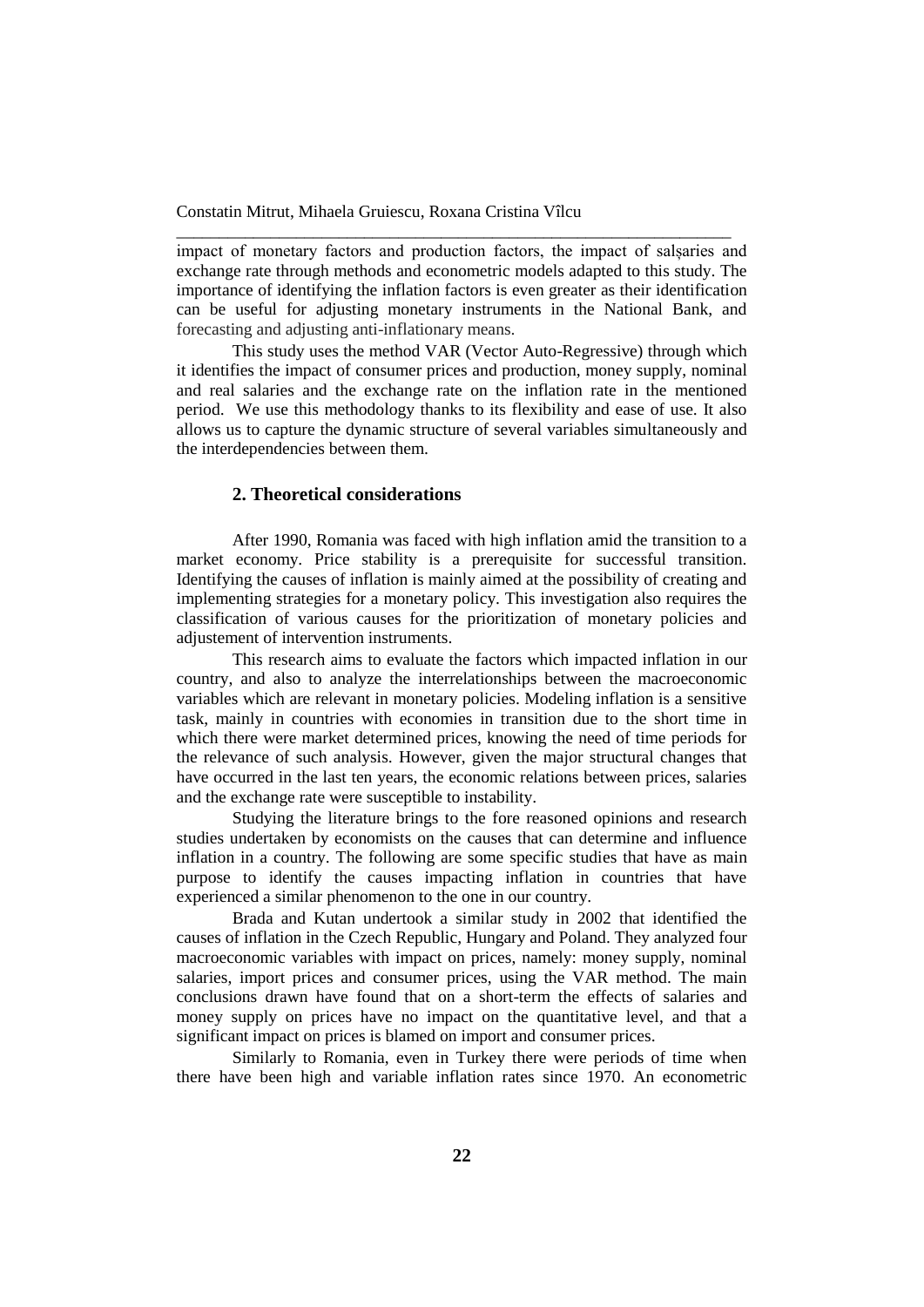analysis performed on data from this country in the period 1970-1995 reveals that the monetary variables such as the money supply and the exchange rate play an important role in the inflation process and this analysis also proved that deficits from the public sector have an important effect on the evolution of inflation. (Papi, Lim, 1997).

\_\_\_\_\_\_\_\_\_\_\_\_\_\_\_\_\_\_\_\_\_\_\_\_\_\_\_\_\_\_\_\_\_\_\_\_\_\_\_\_\_\_\_\_\_\_\_\_\_\_\_\_\_\_\_\_\_\_\_\_\_\_

Using cointegration and error correction models, Kim analyzed the data series in Poland for the period 1990-1999, the impact of monetary factors, the labor force and foreign sector on inflation. The main results revealed that the workforce and external sector are dominant in determining inflation in Poland. Also, the increase of salaries after 1994 resulted in high rates of inflation. Other relevant conclusions have been linked to excess money, which had no impact on rising inflation, implying that the monetary policy has been used to support other policies, for example, the exchange rate. (Kim, 2001).

Based on the circumstances identified in Mozambique related to high inflation rates since 1989, Ubide used three alternative approaches in an empirical analysis of inflation. These approaches led to the idea that the monetary expansion, together with exchange rate depreciation and unforeseeable events in the agricultural sector are highly responsible for the inflationary process in Mozambique in the period 1990-1996. (Ubide, 1997).

# **3. Research Methodology**

To best capture the evolution and interrelationship between variables which impact at the macroeconomic level, the working method proposed in this study is the Vector Autoregressive (VAR). This is one of the principal means of measuring the interconnections between macroeconomic variables and their reciprocal causality.

We used the method VAR in this analysis to assess the causes of inflation in Romania in the period 2007-2013. In this regard, we analyzed the dynamic relationships between prices, industrial production, money supply, salaries and the exchange rate. The data sets analyzed have a monthly frequency for a detailed study and relevance of findings. The application of the VAR method gave three types of results, namely:

- Shock response function (SRF) - this type of result showed the effect of a variable innovation on other variables or even on its own over a period of time;

- Decomposition of variation (DV) - showed us the proportions from each variable due to their own innovations or to the innovations of other variables. In this case, the DV results were also given for a period of time;

- Granger Causality (CG) - showed us to what extent a variable contains the information needed to forecast other variables.

Evaluating the causes of inflation in our country will enable us to identify and implement adjustment and forecasting measures. In this analysis we started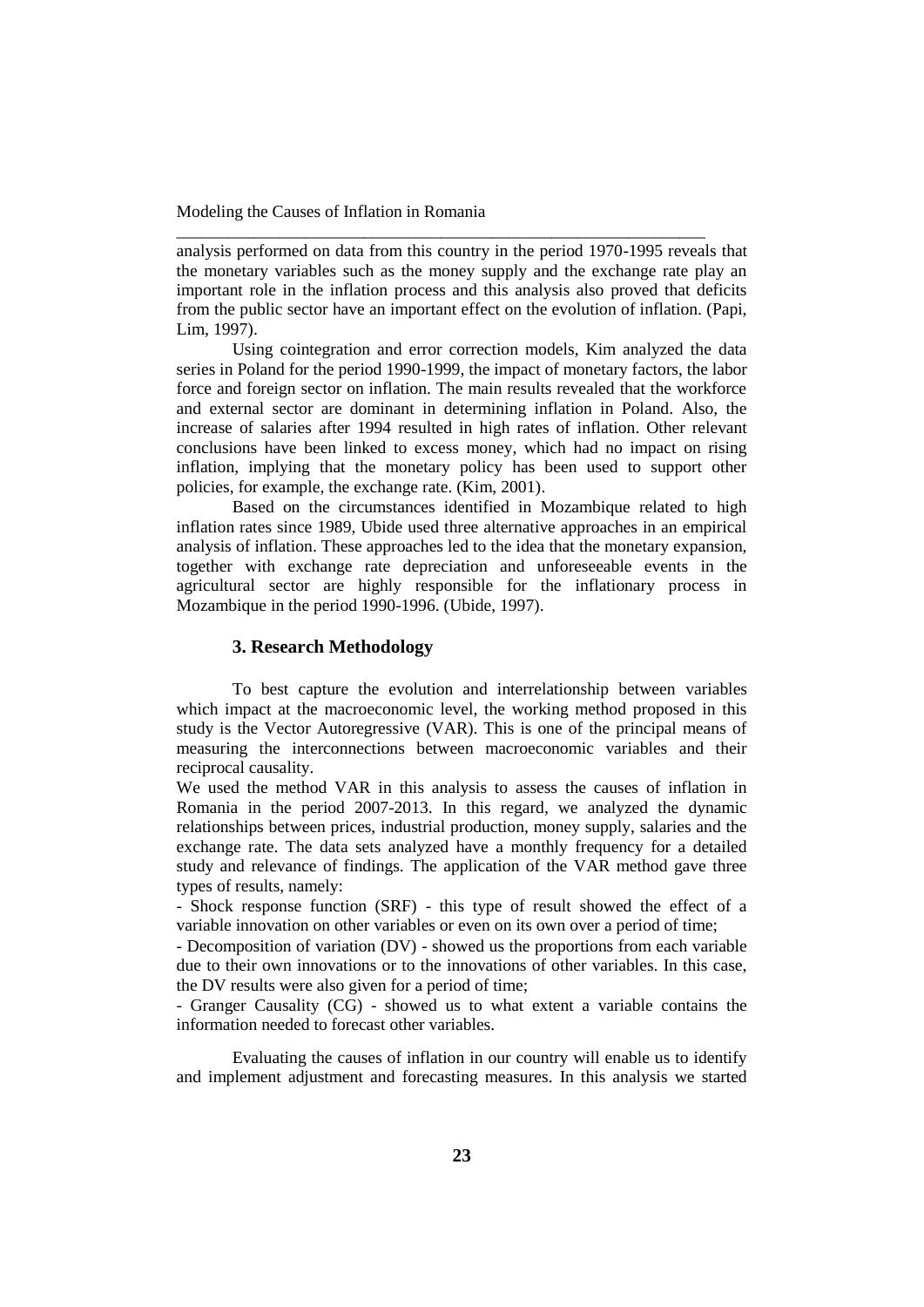from general aspects and then we focused on particular aspects, analyzing the industrial production index, the index of producer prices, inflation CORE2 (obtained by eliminating the influence of administered prices, and highly volatile components, such as vegetables, fruit, eggs and fuel prices), the price index in extractive industry, money supply, gross and net wages in extractive industry and foreign exchange rate. For a thorough analysis, the money supply will be split in the monetary base and monetary base multiplier. For skimming and scanning easily the material, the data sets and the names used in econometric tests are specified in the table below.

\_\_\_\_\_\_\_\_\_\_\_\_\_\_\_\_\_\_\_\_\_\_\_\_\_\_\_\_\_\_\_\_\_\_\_\_\_\_\_\_\_\_\_\_\_\_\_\_\_\_\_\_\_\_\_\_\_\_\_\_\_\_\_\_\_

| Table 1. Data sets used in econometric tests |  |  |  |
|----------------------------------------------|--|--|--|
|----------------------------------------------|--|--|--|

| CORE2           | The Inflation obtained by eliminating the influence of administered    |
|-----------------|------------------------------------------------------------------------|
|                 | prices and highly volatile components, such as vegetables, fruit, eggs |
|                 | and fuel prices                                                        |
| <b>PPI</b>      | Producer Price Index                                                   |
| <b>IPI</b>      | Industrial production price index for domestic market in total         |
| <b>IPIE</b>     | Industrial production price index for the extractive industry          |
| M1              | Narrow money                                                           |
| <b>MB</b>       | Monetary base                                                          |
| <b>MBM</b>      | Monetary base multiplier                                               |
| <b>EXCHANGE</b> | Nominal exchange rate lei-dollar                                       |
| <b>NSEI</b>     | Medium monthly net salary for the extractive industry                  |
| <b>GSEI</b>     | Medium monthly gross salary for the extractive industry                |

*Source:* 

*[http://statistici.insse.ro/shop/index.jsp?page=tempo2&lang=ro&context=40ș](http://statistici.insse.ro/shop/index.jsp?page=tempo2&lang=ro&context=40)[ihttp://bnr.ro/](http://bnr.ro/Seturi-de-date-628.aspxÂ) [Seturi-de-date-628.aspxÂ](http://bnr.ro/Seturi-de-date-628.aspxÂ)*

At this stage of our research, we show the evolutions of the analyzed monthly data sets for the period 2007-2013. To help the reader, variables are grouped according to the information provided and the evolution of data during the analyzed period.

## *The analyzed models and data modeling strategy*

In this study we proposed 6 models, from the interdependences of the analyzed variables, as follows: there are estimated models with the following data sets: inflation CORE 2, prices in the extractive industry, money supply, net and gross salaries for the extractive industry and foreign exchange rate. From the VAR method we consider only five variables to reach a conclusive model, therefore the estimated 6 models are listed below where the variables are marked as follows (symbols used can be found on pages 3 and 4):

- Model 1: IPI, IPIE, M1, NSEI, EXCHANGE;
- Model 2: IPI, PPI, M1, GSEI, EXCHANGE;
- Model 3: IPI, CORE2, M1, NSEI, EXCHANGE;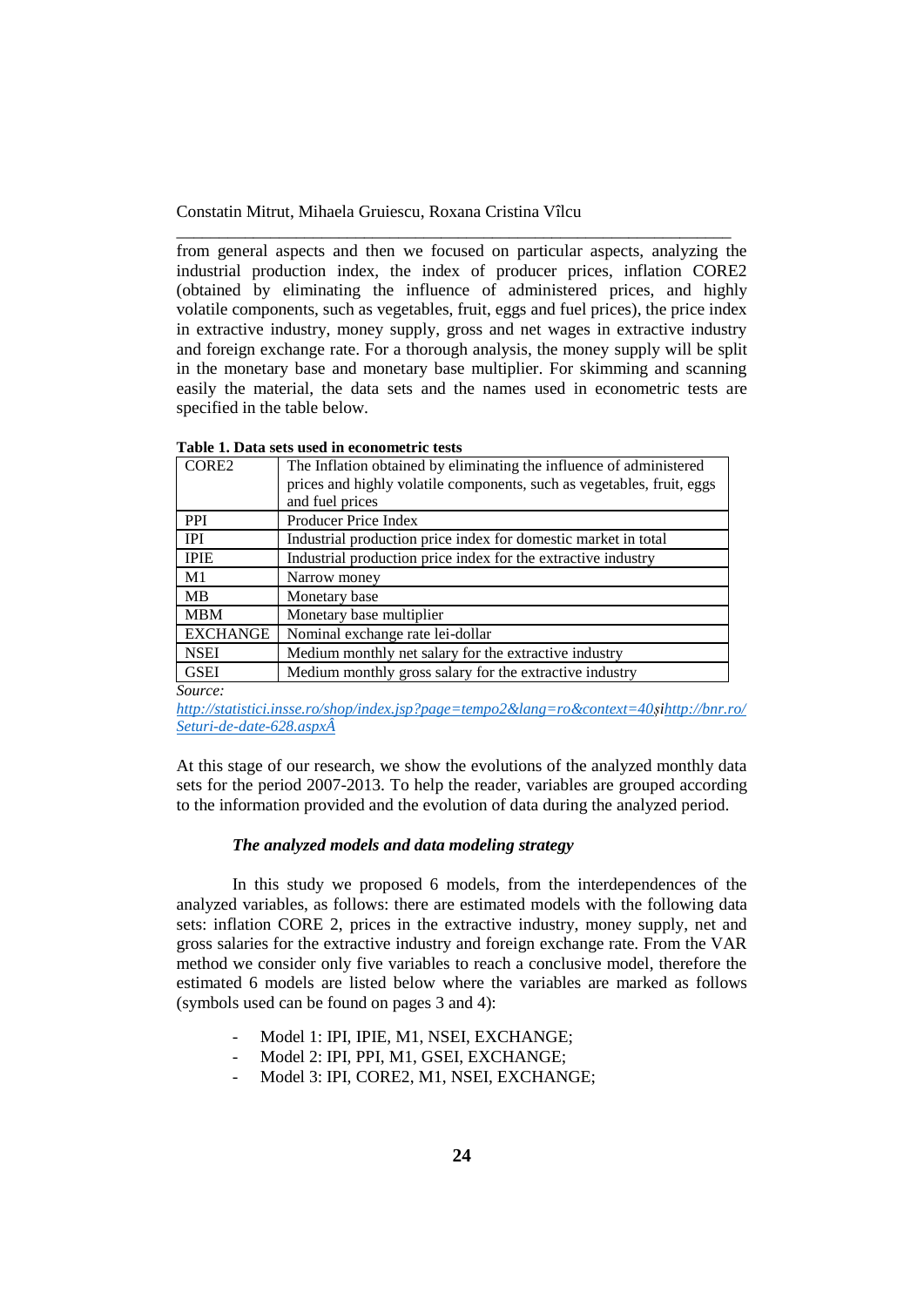- Model 4: MB, MBM, NSEI, EXCHANGE, IPIE;
- Model 5: MB, MBM, GSEI, EXCHANGE, PPI;
- Model 6: MB, MBM, NSEI, EXCHANGE, CORE2.

\_\_\_\_\_\_\_\_\_\_\_\_\_\_\_\_\_\_\_\_\_\_\_\_\_\_\_\_\_\_\_\_\_\_\_\_\_\_\_\_\_\_\_\_\_\_\_\_\_\_\_\_\_\_\_\_\_\_\_\_\_\_

As seen, for an in-depth analysis and a relevance of results, the models are estimated in 3 versions:

- With the industrial price index and net salaries;
- With the industrial price index and gross salaries;
- With the inflation CORE2 and net salaries.

The reasons for choosing and grouping data, according to the models above are related to the fact that net salaries impact final demand, affecting consumer prices whereas gross salaries impact costs, affecting production costs.

#### **The stages of analysis:**

- 1. Test the integration rank of the variables included in the model;
- 2. Select the number VAR lags;
- 3. Test the existence of co-integration;
- 4. Stability test of VAR;
- 5. Diagnosis of residual terms of VAR equations;
- 6. Stability test of the model coefficients.

In order to use variables in the analyses and the econometric tests, data sets were adjusted to eliminate seasonal factors, by means of X12 procedure which is used by the US Census Bureau. Also, the data sets were logarithmic. Data processing and achieving of results were possible with the software Eviews 7.

# 4. **Research Findings**

In this stage we explain in detail the test results obtained for the 6 (six) econometric models proposed for analysis. The results obtained after interpreting and analyzing them provide a framework for verification of the economic reality through statistical and econometric models.

The first step in the analysis is to determine the integration order, specifically to verify the integration rank of data sets we used the Dickey Fuller test via Eviews 7. In order to understand this stage, two mathematical operations were applied to all data sets: logarithms and the first difference (as specified in the table below).

| <b>Variable</b> |                                     | <b>Test Dickey Fuller</b> |                   |                |
|-----------------|-------------------------------------|---------------------------|-------------------|----------------|
|                 | Period                              | <b>Specification</b>      | <b>Value test</b> | Integration    |
| bm sa           | $2007m01 - 2013m12$                 | c. t                      | $-2.85$           | Non-stationary |
| dl bm sa        | $2007 \text{m}01 - 2013 \text{m}12$ | c. t                      | $-15.23$          |                |

**Table 2. Determining the cointegration rank**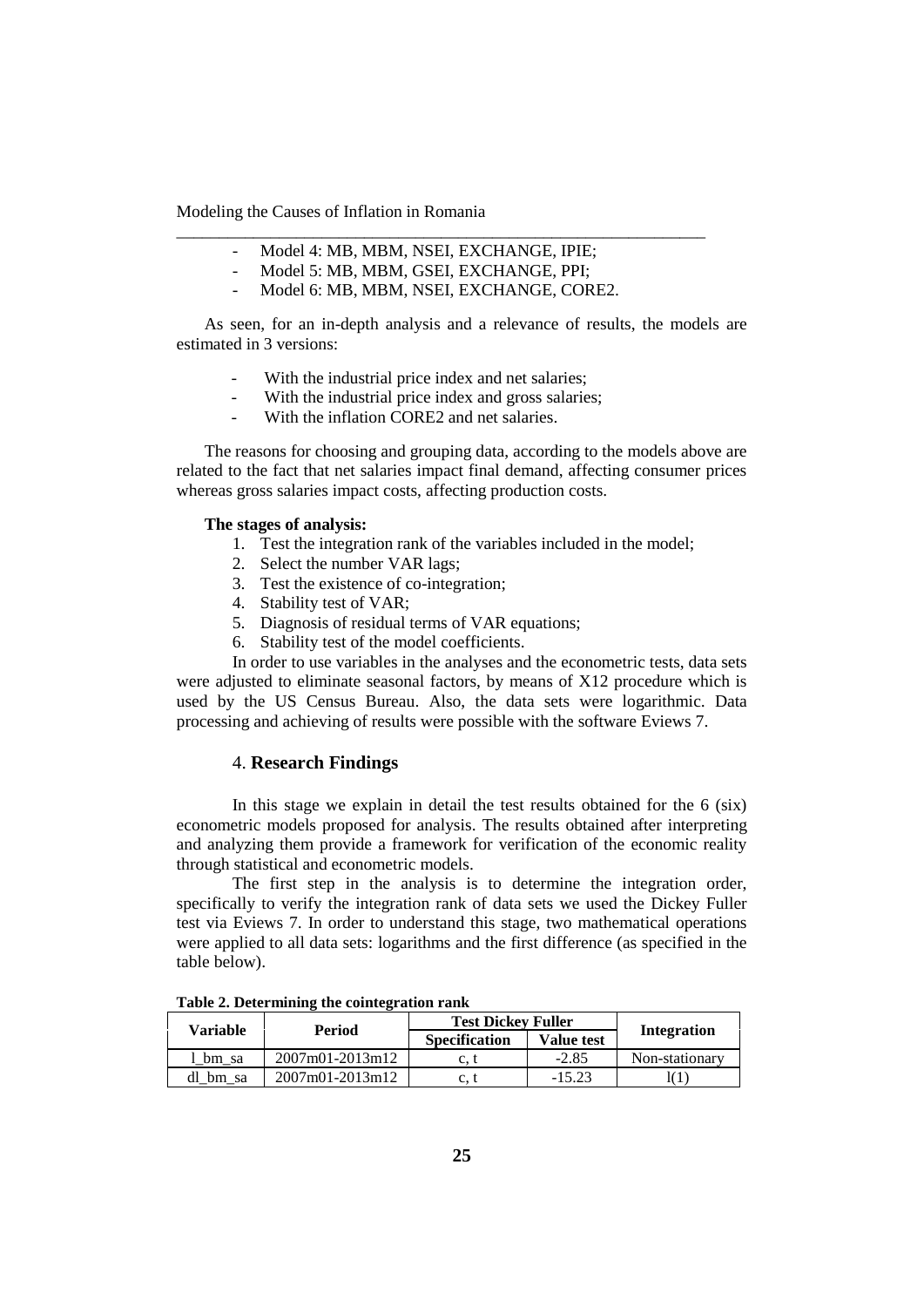| 1 core2 sa   | 2007m01-2013m12 | c, t | 0.92     | Non-stationary |
|--------------|-----------------|------|----------|----------------|
| dl_core2_sa  | 2007m01-2013m12 | c, t | $-6.92$  | 1(1)           |
| 1 curs sa    | 2007m01-2013m12 | c, t | $-1.67$  | Non-stationary |
| dl_curs_sa   | 2007m01-2013m12 | c, t | $-11.00$ | 1(1)           |
| l ipi sa     | 2007m01-2013m12 | c, t | $-0.46$  | Non-stationary |
| $dl$ _ipi_sa | 2007m01-2013m12 | c, t | $-7.66$  | 1(1)           |
| l ipp sa     | 2007m01-2013m12 | c, t | $-1.71$  | Non-stationary |
| dl_ipp_sa    | 2007m01-2013m12 | c, t | $-11.51$ | 1(1)           |
| 1_mm_sa      | 2007m01-2013m12 | c, t | $-1.26$  | Non-stationary |
| dl_mm_sa     | 2007m01-2013m12 | c, t | $-10.62$ | 1(1)           |
| 1_snie_sa    | 2007m01-2013m12 | c, t | $-1.44$  | Non-stationary |
| dl snie sa   | 2007m01-2013m12 | c, t | $-9.66$  | 1(1)           |
| 1_sbie_sa    | 2007m01-2013m12 | c, t | $-1.57$  | Non-stationary |
| dl_sbie_sa   | 2007m01-2013m12 | c, t | $-9.64$  | 1(1)           |
| l m1 sa      | 2007m01-2013m12 | c, t | $-2.58$  | Non-stationary |
| dl m1 sa     | 2007m01-2013m12 | c, t | $-12.10$ | 1(1)           |
| l ipie sa    | 2007m01-2013m12 | c, t | $-2.17$  | Non-stationary |
| dl ipie sa   | 2007m01-2013m12 | c, t | $-12.06$ | 1(1)           |

Constatin Mitrut, Mihaela Gruiescu, Roxana Cristina Vîlcu

*Souce:* 

*[http://statistici.insse.ro/shop/index.jsp?page=tempo2&lang=ro&context=40ș](http://statistici.insse.ro/shop/index.jsp?page=tempo2&lang=ro&context=40)[ihttp://bnr.ro/](http://bnr.ro/Seturi-de-date-628.aspx) [Seturi-de-date-628.aspx,](http://bnr.ro/Seturi-de-date-628.aspx) results obtaines through Eviews*

As seen in the table above, the data sets in the models proposed for analysis are rank 1 non-stationary and integrated data sets, as mandatory prerequisites for their inclusion in the next stages of analysis.

The next step in the analysis is **choosing the number of VAR lags**. The Lag was identified according to the LR criteria (LR modified sequential statistical test), FPE (Final Prediction Error), AIC (Akaike information criterion), SC (Schwarz information criterion) and KQ (Hannan-Quinn information criterion). The obtained results are shown in the table below.

**Table 3. Choosing the number of VAR lags**

| Model   | Number of identified lag |
|---------|--------------------------|
| Model 1 | 3 lags                   |
| Model 2 | 3 lags                   |
| Model 3 | 3 lags                   |
| Model 4 | $2$ lags                 |
| Model 5 | $1 \log / 2 \log s$      |
| Model 6 | 2 lags                   |

*Source: [http://statistici.insse.ro/shop/index.jsp?page=tempo2&lang=ro&context=40ș](http://statistici.insse.ro/shop/index.jsp?page=tempo2&lang=ro&context=40)i [http://bnr.ro/Seturi-de-date-628.aspx,](http://bnr.ro/Seturi-de-date-628.aspx) results obtained through Eviews*

To ensure the comparability of models, in this analysis we use lag 3 for models 1, 2 and 3, and for models 4, 5 and 6 we use two lags.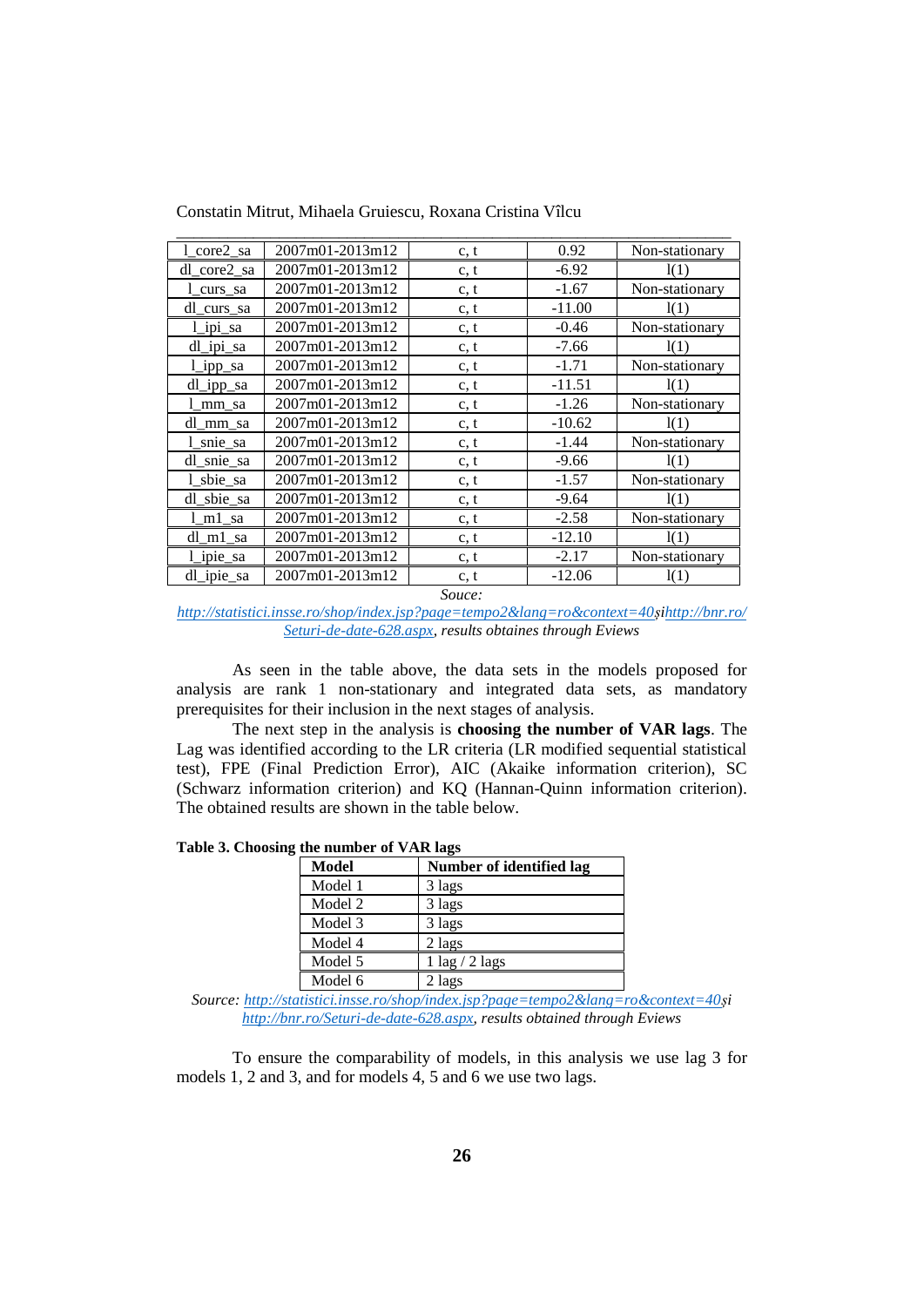Then we proceed with the **test of cointegration existence** using the Johansen function. This test is made with the lag identified in the stage above.

\_\_\_\_\_\_\_\_\_\_\_\_\_\_\_\_\_\_\_\_\_\_\_\_\_\_\_\_\_\_\_\_\_\_\_\_\_\_\_\_\_\_\_\_\_\_\_\_\_\_\_\_\_\_\_\_\_\_\_\_\_\_

| Tuble 411 Cot of Co Integration existence |                                   |                                   |  |  |
|-------------------------------------------|-----------------------------------|-----------------------------------|--|--|
| <b>Model</b>                              | <b>Statistic Trance</b>           | <b>Statistic Max-eigen</b>        |  |  |
| Model 1                                   | Cointegration exists, 2 equations | Cointegration exists, 2 equations |  |  |
| Model 2                                   | Cointegration exists, 2 equations | Cointegration exists, 2 equations |  |  |
| Model 3                                   | Cointegration exists, 2 equations | Cointegration exists, 2 equations |  |  |
| Model 4                                   | Cointegration exists, 1 equation  | Cointegration does not exist      |  |  |
| Model 5                                   | Cointegration exists, 1 equation  | Cointegration exists, 1 equation  |  |  |
| Model 6                                   | Cointegration exists, 1 equation  | Cointegration does not exist      |  |  |
|                                           |                                   |                                   |  |  |

**Table 4.Test of co-integration existence** 

*Source: [http://statistici.insse.ro/shop/index.jsp?page=tempo2&lang=ro&context=40ș](http://statistici.insse.ro/shop/index.jsp?page=tempo2&lang=ro&context=40)i [http://bnr.ro/Seturi-de-date-628.aspx,](http://bnr.ro/Seturi-de-date-628.aspx) rezultateobținuteprinintermediulEviews*

The test for the existence of co-integration through the Johansen function gave us positive results for models 1, 2, 3 and 5, which means that these models are still used in the analysis, the other 2 models (4 and 6) are not used as they do not meet the requirements for research purposes.

The fourth stage of the analysis is to **test the stability of VAR** using the software Eviews 7. The test results are given in the table below.

| <b>Model</b> | <b>Test for checking VAR stability</b>      |  |
|--------------|---------------------------------------------|--|
| Model 1      | No root is outside the unit circle.         |  |
|              | VAR satisfies the conditions for stability. |  |
|              | No root is outside the unit circle.         |  |
| Model 2      | VAR satisfies the conditions for stability. |  |
| Model 3      | No root is outside the unit circle.         |  |
|              | VAR satisfies the conditions for stability. |  |
| Model 5      | No root is outside the unit circle.         |  |
|              | VAR satisfies the conditions for stability. |  |

## **Table 5.Testing the stability of VAR**

*Source: [http://statistici.insse.ro/shop/index.jsp?page=tempo2&lang=ro&context=40ș](http://statistici.insse.ro/shop/index.jsp?page=tempo2&lang=ro&context=40)i [http://bnr.ro/Seturi-de-date-628.aspx,](http://bnr.ro/Seturi-de-date-628.aspx) results obtained through Eviews*

The next stage of research is the **diagnosis of residuals**. In this regard, we make a test for the equations, specifically to see if they meet the following requirements:

- Not to be autocorrelated;
- Be homoscedastic (to have a constant variance);
- Be normally distributed.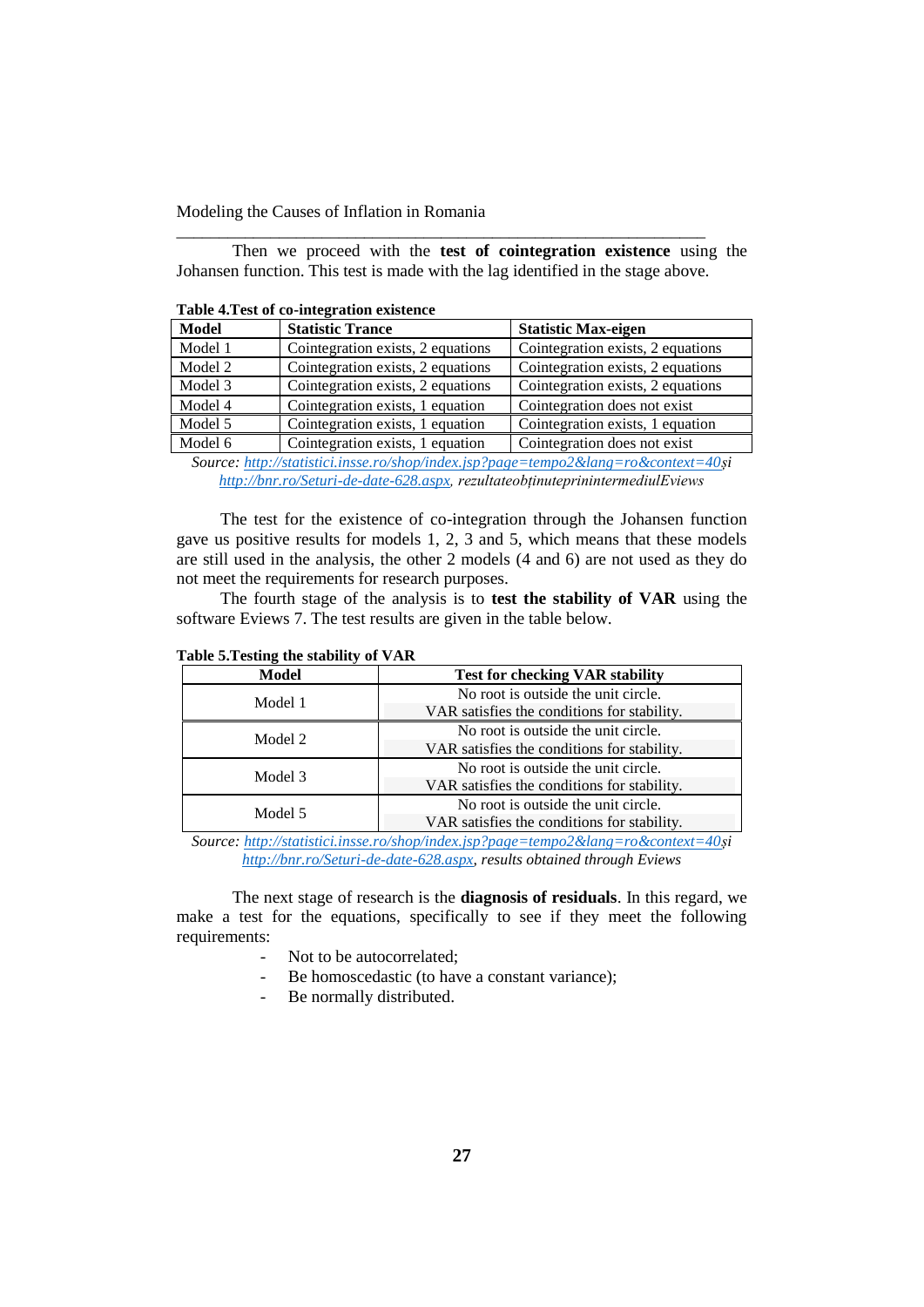| Constatin Mitrut, Mihaela Gruiescu, Roxana Cristina Vîlcu |  |  |  |  |
|-----------------------------------------------------------|--|--|--|--|
|-----------------------------------------------------------|--|--|--|--|

| <b>Table 6. Diagnosis of residuals</b> |                                     |                                      |                               |  |  |  |
|----------------------------------------|-------------------------------------|--------------------------------------|-------------------------------|--|--|--|
| Model                                  | <b>Autocorrelation of</b><br>errors | <b>Homoscedasticity of</b><br>errors | <b>Normality of</b><br>errors |  |  |  |
| Model 1                                | Prob = $14.37\%$                    | Prob = $13.68\%$                     | Prob = $0.02\%$               |  |  |  |
| <b>Model 2</b>                         | Prob = $12.46\%$                    | $Prob = 13.38\%$                     | $Prob = 7.06\%$               |  |  |  |
| <b>Model 3</b>                         | <b>Prob</b> = $17.40\%$             | $Prob = 30.08\%$                     | $Prob = 7.28\%$               |  |  |  |
| Model 5                                | Prob = $29.24\%$                    | Prob = $43.80\%$                     | $Prob = 0.18%$                |  |  |  |

*Source: [http://statistici.insse.ro/shop/index.jsp?page=tempo2&lang=ro&context=40ș](http://statistici.insse.ro/shop/index.jsp?page=tempo2&lang=ro&context=40)i [http://bnr.ro/Seturi-de-date-628.aspx,](http://bnr.ro/Seturi-de-date-628.aspx) results obtained throughEviews*

Testing the results of the "white noise" quality of stochastic terms (residuals) of VAR equations are satisfactory for models 2 and 3. The tested assumptions (lack of autocorrelation, normality and homoscedasticity) are supported at the level of 5% level.

Given the favorable results of the analysis obtained at this stage, the last stage of our research is to test the stability of the model coefficients. This step is necessary to check the viability of the model in terms of the regime change occurring during the analysis. The existence of regime change that could alter the parameters of the model is tested using the CUSUM procedure using the software Eviews 7. From this point of view, it is important that the graph of the tested indicator be within the critical band corresponding to the level statistically, 5% level to be more precise. Graphs 1 and 2 below refer to the stability test of the coefficients for models 2 and 3.



As seen, the test CUSUM shows that the graph of the tested indicator protrudes the critical band corresponding to the statistical level of 5%, this result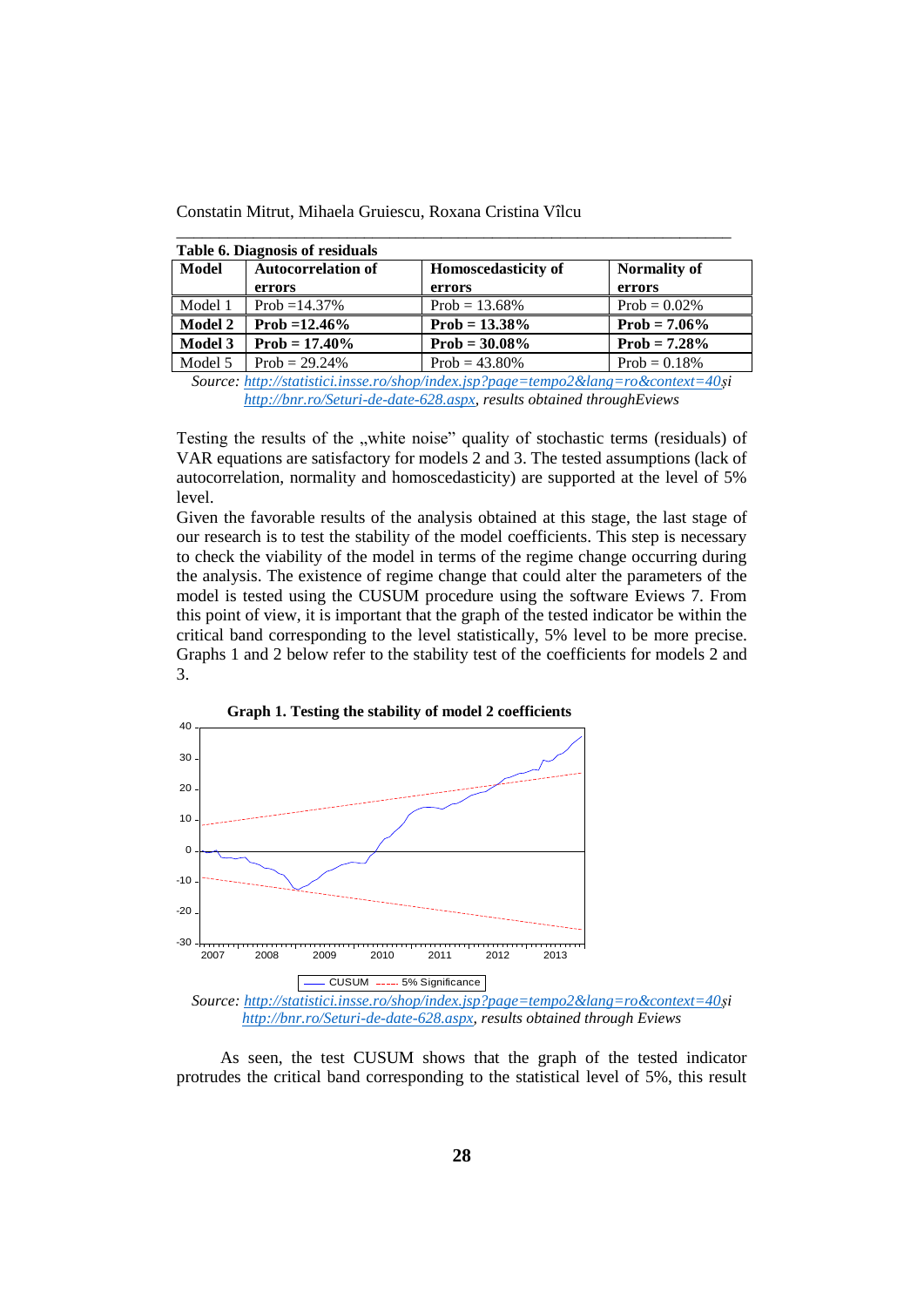indicates the fact that, in the investigated period, there were regime changes which may alter the parameters of the model; in the graph one can see that these changes are visible since 2012.

\_\_\_\_\_\_\_\_\_\_\_\_\_\_\_\_\_\_\_\_\_\_\_\_\_\_\_\_\_\_\_\_\_\_\_\_\_\_\_\_\_\_\_\_\_\_\_\_\_\_\_\_\_\_\_\_\_\_\_\_\_\_



 **Graph 2. Testing the stability of model 3 coefficients**

Also for this model, CUSUM test results are similar, with the stipulation that regime changes are visible since 2013. CUSUM test finalizes the stages of diagnosis for the econometric models proposed for analysis. The obtained results show that only 2 models out of 6 show a good approximation of the interaction dynamics structure between the variables in the analysis. The models that meet the essential criteria of VAR are models 2 and 3.

Since VAR gives three types of results: response function to shock, decomposition variation and Granger causality, in the final stage of analysis we estimate the 3 types of results for models 2 and 3 using the software Eviews 7 . First, we present the results for model 2 and then the results for model 3.

# **VAR results for model 2**

Graph 3 shows, as FRS, IPI responses to shocks coming from all five variables in the model. All series are logarithmic and seasonally adjusted to ensure comparability of results. Considering the purpose of this research (identifying the causes of inflation) we present only the FRS of prices. It can be seen that IPI responds:

Positively to producer prices in the first five months and negatively afterwards;

*[http://bnr.ro/Seturi-de-date-628.aspx,](http://bnr.ro/Seturi-de-date-628.aspx) results obtained through Eviews*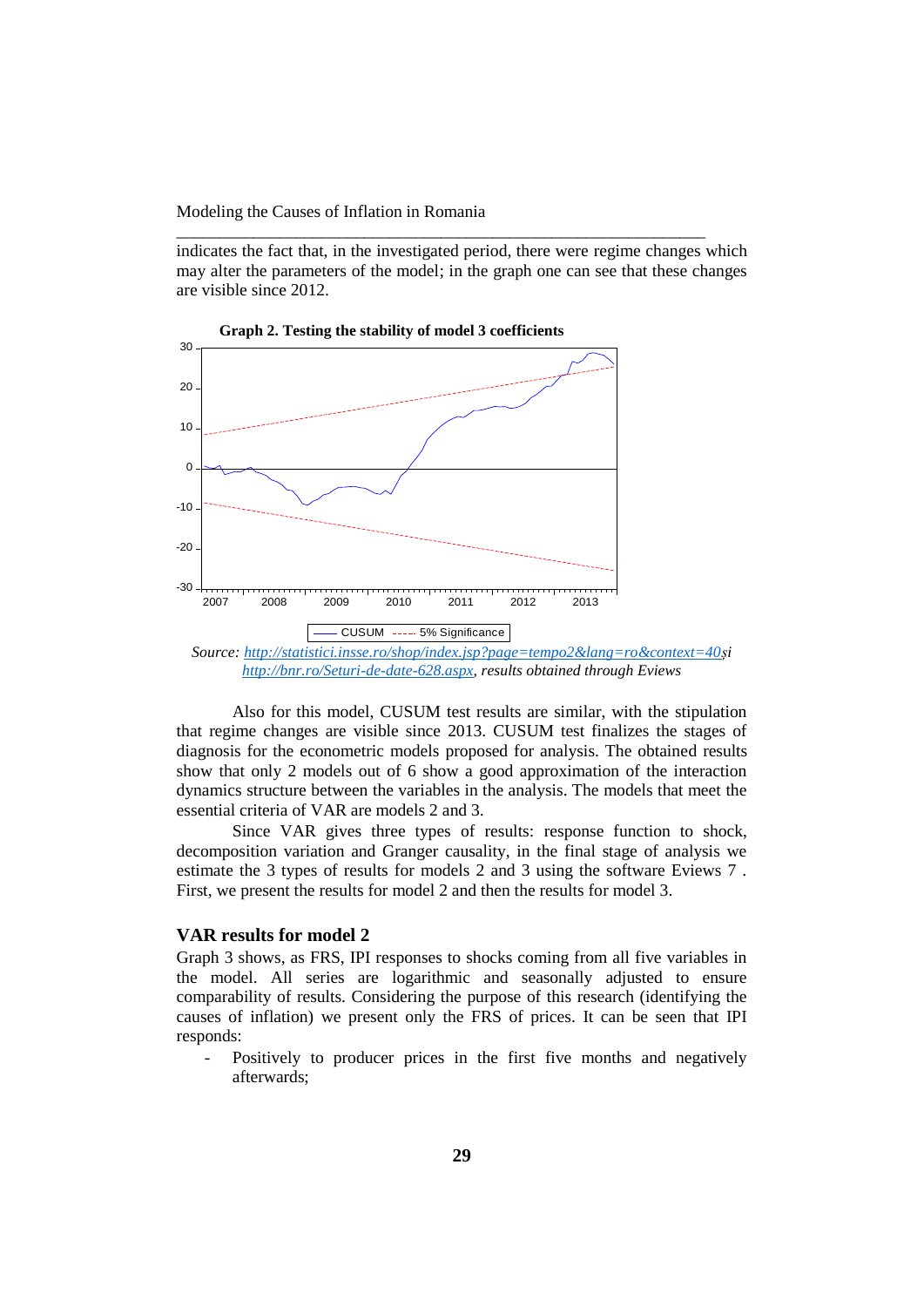Positively to M1 in the first two months, slightly negatively in the third month and positively from the fourth month;

\_\_\_\_\_\_\_\_\_\_\_\_\_\_\_\_\_\_\_\_\_\_\_\_\_\_\_\_\_\_\_\_\_\_\_\_\_\_\_\_\_\_\_\_\_\_\_\_\_\_\_\_\_\_\_\_\_\_\_\_\_\_\_\_\_

- Positively to GSEI in the first two months and negatively until the  $10<sup>th</sup>$ month;
- Negatively to the exchange rate until the  $8<sup>th</sup>$  month and positively thereafter.

**Graph 3. The response of the industrial production price index for the domestic market- in total structural shocks - model 2**



*Source: [http://statistici.insse.ro/shop/index.jsp?page=tempo2&lang=ro&context=40ș](http://statistici.insse.ro/shop/index.jsp?page=tempo2&lang=ro&context=40)i [http://bnr.ro/Seturi-de-date-628.aspx,](http://bnr.ro/Seturi-de-date-628.aspx) results obtained through Eviews*

Graph 4 shows the response of producer prices index to the shocks coming from the five variables in the model. All series are logarithmic and seasonally adjusted. As we can see, producer prices respond:

- Positively to industrial prices in the first two months and negatively afterwards;
- Negatively to M1 in the first four months and positively afterwards until the 12<sup>th</sup>month;
- Positively to GSEI throughout the analyzed 12-month period;
- Negatively to exchange rate throughout the entire analyzed period.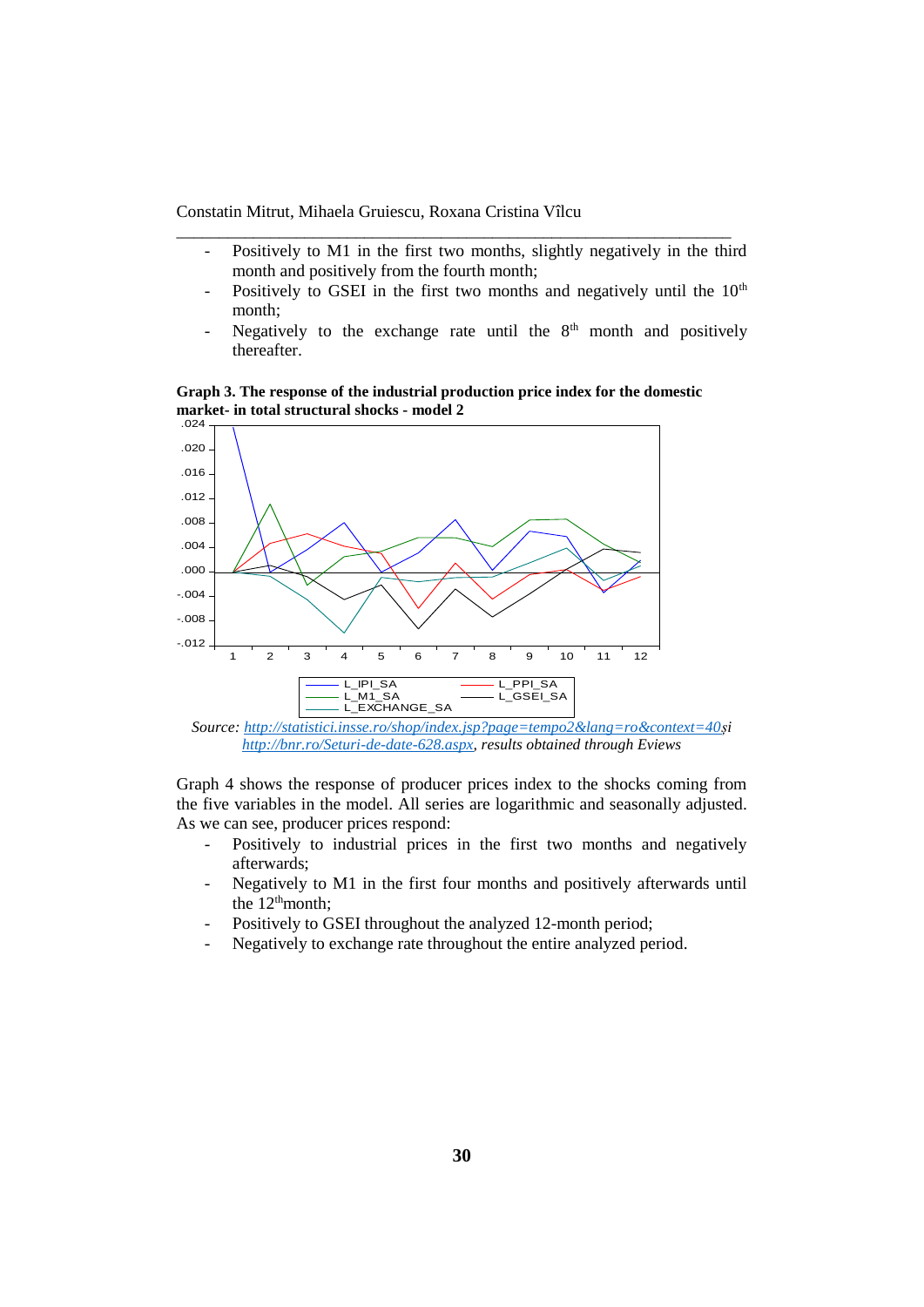Modeling the Causes of Inflation in Romania



**Graph 4.The response of the production prices index to the structural shocks–model 2**

\_\_\_\_\_\_\_\_\_\_\_\_\_\_\_\_\_\_\_\_\_\_\_\_\_\_\_\_\_\_\_\_\_\_\_\_\_\_\_\_\_\_\_\_\_\_\_\_\_\_\_\_\_\_\_\_\_\_\_\_\_\_

We further test the decomposition of variance for IPI and PPI, the 2 variables in model 2 that can show the impact of other variables on prices.

The decomposition of variance for the industrial production shows that their own innovation is the main influence factor, and the difference is taken by the other variables, the production price index, money supply and exchange rate, and the gross salaries for the extractive industry in a very small proportion.

| Horizon (months) | <b>IPI</b> | <b>PPI</b> | $\mathbf{M1}$ | <b>GSEI</b>    | <b>Exchange rate</b> |
|------------------|------------|------------|---------------|----------------|----------------------|
|                  | 100        |            |               |                |                      |
| 2                | 85         |            | 11            |                | $\mathfrak{D}$       |
| 3                | 81         | 3          | 12            | $\mathfrak{D}$ |                      |
|                  | 79         |            | Q             |                |                      |
|                  | 75         |            | 11            |                |                      |
| 6                | 74         | 8          | 11            | ∩              | n                    |
|                  | 74         | 9          | 11            |                | 6                    |
| 8                | 71         | 10         | 13            |                |                      |
| Ω                | 70         | 11         | 13            |                |                      |
| 10               | 69         | 11         | 13            |                |                      |
| 11               | 67         | 12         | 14            | $\mathfrak{D}$ |                      |
| 12               | 66         | 12         | 14            | 2              | 6                    |

**Table 7. Decomposition of variance for the industrial production price index on the domestic market in total - Model 2 (%)**

*Source: [http://statistici.insse.ro/shop/index.jsp?page=tempo2&lang=ro&context=40ș](http://statistici.insse.ro/shop/index.jsp?page=tempo2&lang=ro&context=40)i [http://bnr.ro/Seturi-de-date-628.aspx,](http://bnr.ro/Seturi-de-date-628.aspx) results obtained throughEviews*

*Source: [http://statistici.insse.ro/shop/index.jsp?page=tempo2&lang=ro&context=40ș](http://statistici.insse.ro/shop/index.jsp?page=tempo2&lang=ro&context=40)i [http://bnr.ro/Seturi-de-date-628.aspx,](http://bnr.ro/Seturi-de-date-628.aspx) results obtained through Eviews*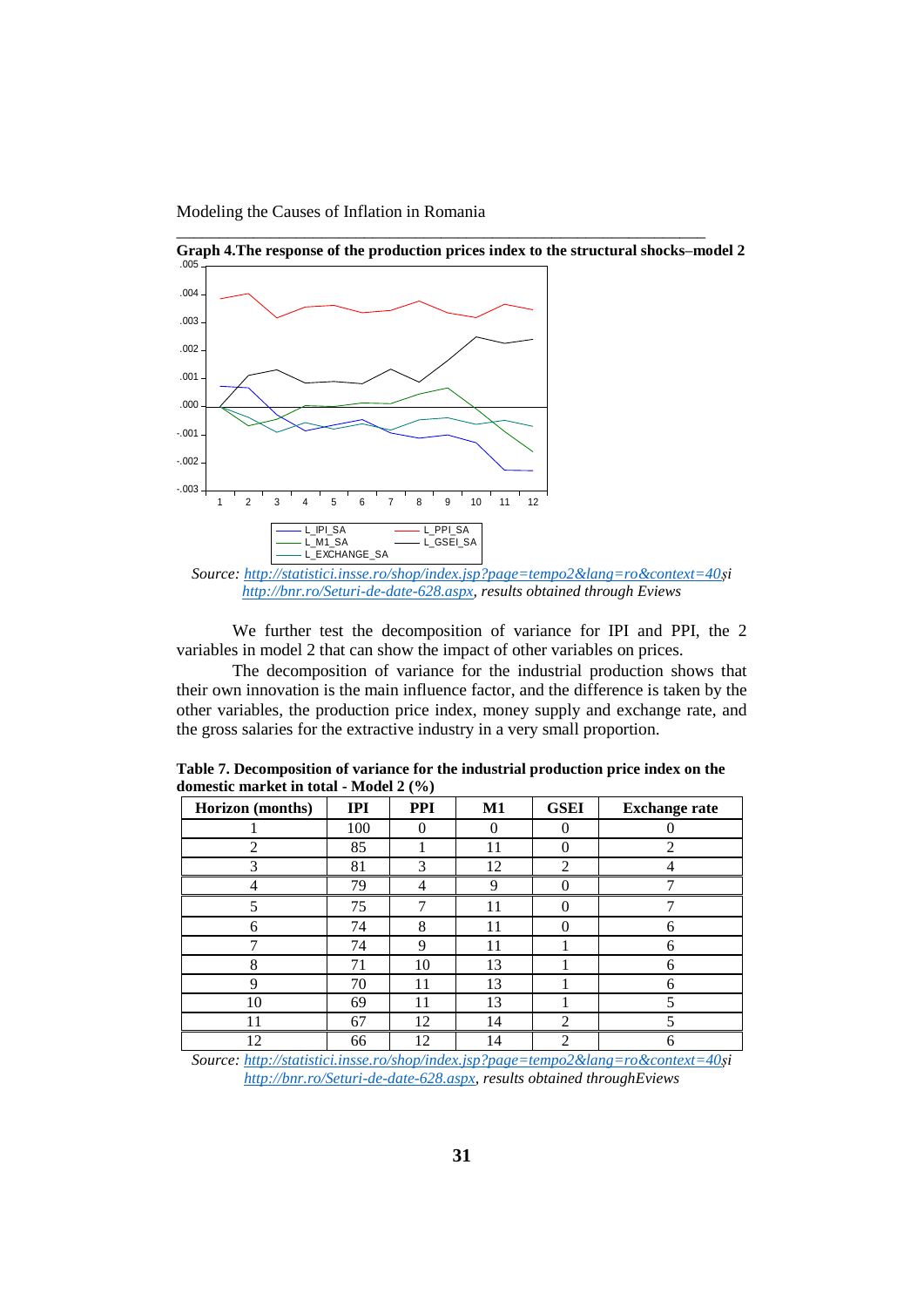The DV for the production prices show quite similar results, as follows: their innovations is the primary influence factor, the difference is taken by money supply and exchange rate and, in small proportion, by GSEI. IPI is not an influential factor on production.

\_\_\_\_\_\_\_\_\_\_\_\_\_\_\_\_\_\_\_\_\_\_\_\_\_\_\_\_\_\_\_\_\_\_\_\_\_\_\_\_\_\_\_\_\_\_\_\_\_\_\_\_\_\_\_\_\_\_\_\_\_\_\_\_\_

| ヽ・・ノ<br>Horizon (months) | IPI | <b>PPI</b> | M1 | <b>GSEI</b> | <b>Exchange rate</b> |
|--------------------------|-----|------------|----|-------------|----------------------|
|                          |     | 99         |    |             |                      |
|                          |     | 95         |    |             |                      |
|                          |     | 90         | ◠  |             |                      |
|                          |     | 87         |    |             |                      |
|                          |     | 85         |    |             |                      |
|                          |     | 84         |    |             |                      |
|                          |     | 83         |    |             |                      |
|                          |     | 83         | 8  |             |                      |
|                          |     | 82         |    |             |                      |
| 10                       |     | 82         |    |             |                      |
|                          |     | 81         |    | ↑           |                      |
| 12                       |     | 81         |    | ↑           |                      |

**Table 8. Decomposition of variance for industrial production prices index - Model 2 (%)**

*Source: [http://statistici.insse.ro/shop/index.jsp?page=tempo2&lang=ro&context=40ș](http://statistici.insse.ro/shop/index.jsp?page=tempo2&lang=ro&context=40)i [http://bnr.ro/Seturi-de-date-628.aspx,](http://bnr.ro/Seturi-de-date-628.aspx) results obtained through Eviews*

The Granger causality test in model 2, defined as the power of predictability of a variable for another variable, reflects accurately the DV results for PPI and IPI, giving the following results:

- M1 and Exchange rate cause Granger on IPI;
- Exchange rate causes Granger on PPI;
- IPI causes Granger on M1.

After obtaining the FRS, DV and GC results for model 2, we conclude the following: the low importance of monetary factors in explaining prices; one can notice in FRS tests that IPI responds positively to M1 only in the first two months; this analysis confirms the prices transfer, from the industrial prices to the production prices, and vice versa; gross salaries in the extractive industry are an impact factor for both industrial prices and production prices, and GC tests confirm the power of predictability of the exchange rate for PPI and IPI.

## **VAR results for model 3**

Model 3 is different from model 2 by replacing PPI with inflation CORE2 and GSEI with NSEI. The Graphs showing the responses to shocks are relevant, given that VAR is based on the first difference series of the studied macroeconomic variables. IPI response functions to shock are shown in graph 5 (all data series are logarithmic and seasonally adjusted). As you can see, IPI responses: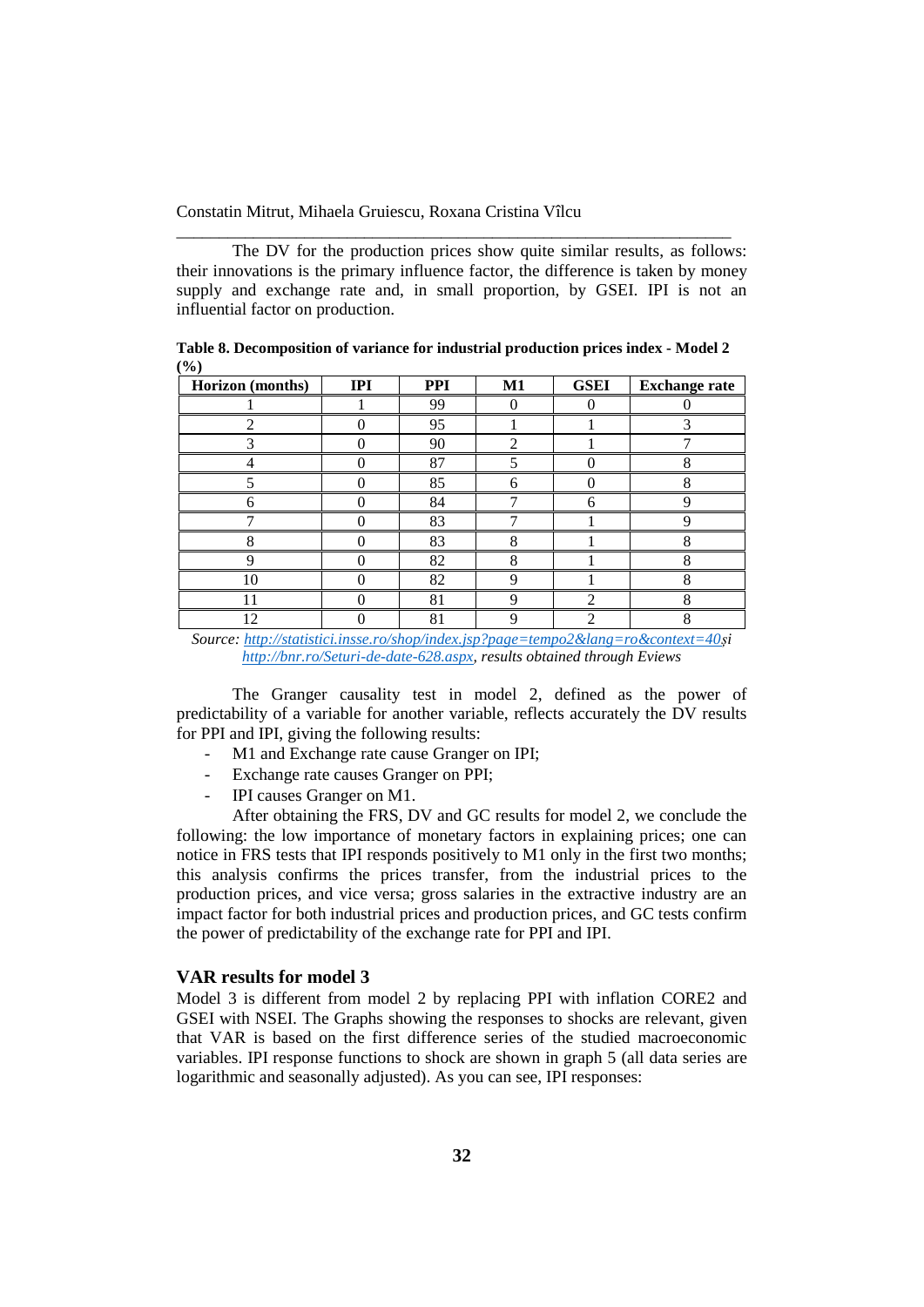- Negatively in the first 3 months to CORE2 inflation and in the coming months it alternates positive responses with negative responses;
- Positively to M1 in the first 11 months and negatively in the  $12<sup>th</sup>$  month;

\_\_\_\_\_\_\_\_\_\_\_\_\_\_\_\_\_\_\_\_\_\_\_\_\_\_\_\_\_\_\_\_\_\_\_\_\_\_\_\_\_\_\_\_\_\_\_\_\_\_\_\_\_\_\_\_\_\_\_\_\_\_

- Positively to NSEI in the first 3 months and negatively until the  $9<sup>th</sup>$  month;
- Negatively to the exchange rate until the  $5<sup>th</sup>$  month and afterwards it alternates positive responses with negative responses.

#### **Graph 5.Response of the industrial production prices index for the domestic market in total structural shocks - model 3** .03



*Source: [http://statistici.insse.ro/shop/index.jsp?page=tempo2&lang=ro&context=40ș](http://statistici.insse.ro/shop/index.jsp?page=tempo2&lang=ro&context=40)i [http://bnr.ro/Seturi-de-date-628.aspx,](http://bnr.ro/Seturi-de-date-628.aspx) results obtained through Eviews*

Graph 6 shows how inflation CORE2 responses to the variables in model 3. All data sets are seasonally adjusted and logarithmic. According to it, CORE2 responses:

- Negatively to industrial prices and M1 throughout the analysed period of time;
- Positively to NSEI and exchange rate throughout the analyzed period of 12 months.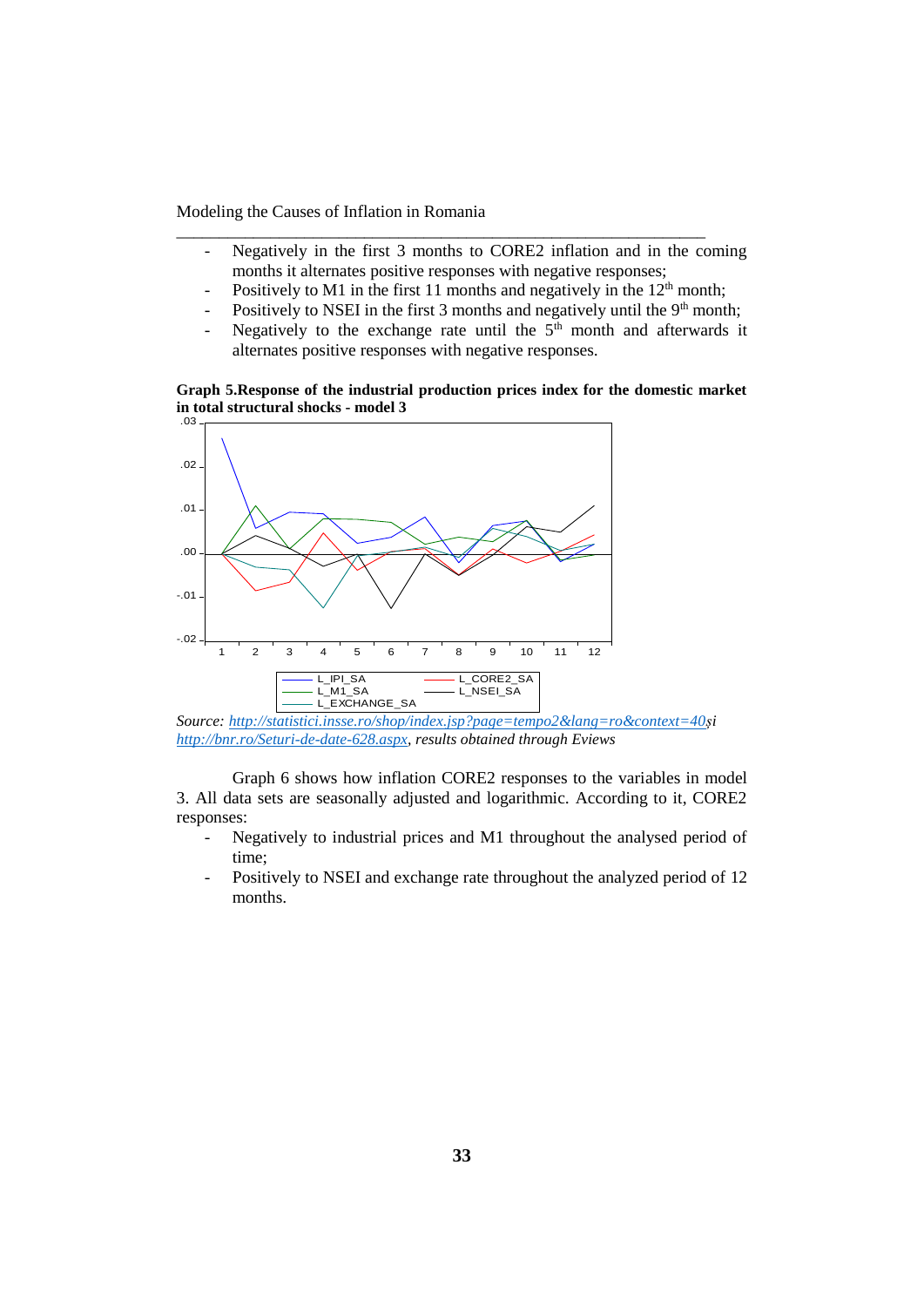Constatin Mitrut, Mihaela Gruiescu, Roxana Cristina Vîlcu



*Source: [http://statistici.insse.ro/shop/index.jsp?page=tempo2&lang=ro&context=40ș](http://statistici.insse.ro/shop/index.jsp?page=tempo2&lang=ro&context=40)i [http://bnr.ro/Seturi-de-date-628.aspx,](http://bnr.ro/Seturi-de-date-628.aspx) results obtained through Eviews*

The decomposition of variance shows that the volatility of both the IPI and CORE2 inflation is largely due to the evolution of their innovations, but the influence decreases in time from lag 1 to lag 12.

**Table 9. Decomposition of variance for the industrial production price index on the domestic market in total-model 3 (%)**

| Horizon (months) | IPI | <b>CORE2</b> | $\mathbf{M1}$ | <b>NSEI</b> | <b>Exchange rate</b> |
|------------------|-----|--------------|---------------|-------------|----------------------|
|                  | 100 |              |               |             |                      |
| 2                | 86  | 6            | 6             |             |                      |
| 3                | 81  | 10           |               |             | $\overline{2}$       |
|                  | 80  | 8            |               |             | −                    |
| 5                | 78  | 10           |               |             | $\overline{ }$       |
| 6                | 78  | 11           |               | ി           | 6                    |
|                  | 78  | 11           |               |             | 6                    |
| 8                | 74  | 15           |               |             | 6                    |
| q                | 73  | 7            | 3             |             | 6                    |
| 10               | 70  | 20           | 3             |             |                      |
| 11               | 66  | 24           | 3             | റ           |                      |
| 12               | 63  | 28           |               | ∍           |                      |

*Source: [http://statistici.insse.ro/shop/index.jsp?page=tempo2&lang=ro&context=40ș](http://statistici.insse.ro/shop/index.jsp?page=tempo2&lang=ro&context=40)i [http://bnr.ro/Seturi-de-date-628.aspx,](http://bnr.ro/Seturi-de-date-628.aspx) results obtained through Eviews*

The DV of IPI indicates their innovations as the main influencing factor, followed by inflation CORE2, M1, EXCHANGE and in a very small percentage by NSEI.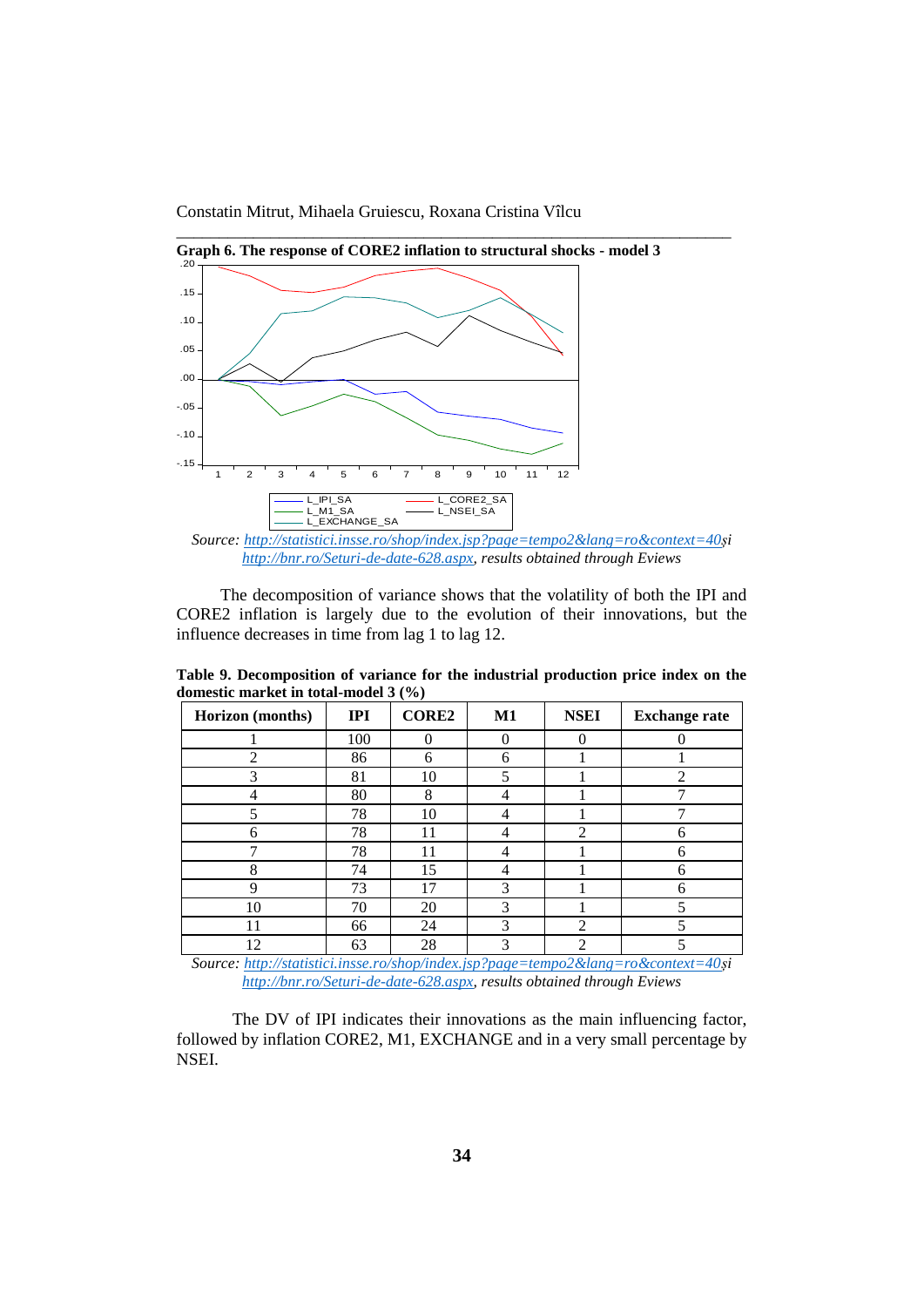**Horizon (months) IPI CORE2 M1 NSEI Exchange rate** 1 0 100 0 0 0 2 0 99 0 0 0 3 0 97 1 1 1 4 0 94 1 1 3 5 0 92 1 1 5 6 0 90 2 1 7 7 0 89 2 1 7 8 1 89 2 1 8 9 1 88 2 1 8 10 2 87 2 1 8 11 3 87 2 1 8 12 | 4 | 86 | 1 | 1 | 8

**Table 10. Decomposition of variance for CORE2 inflation - model 3 (%)**

\_\_\_\_\_\_\_\_\_\_\_\_\_\_\_\_\_\_\_\_\_\_\_\_\_\_\_\_\_\_\_\_\_\_\_\_\_\_\_\_\_\_\_\_\_\_\_\_\_\_\_\_\_\_\_\_\_\_\_\_\_\_

*Source: [http://statistici.insse.ro/shop/index.jsp?page=tempo2&lang=ro&context=40ș](http://statistici.insse.ro/shop/index.jsp?page=tempo2&lang=ro&context=40)i [http://bnr.ro/Seturi-de-date-628.aspx,](http://bnr.ro/Seturi-de-date-628.aspx) results obtained through Eviews*

The decomposition of variance for CORE2 inflation has as major influencing factor their own innovations, followed by the exchange rate, M1, IPI and NSEI. Granger causality results within model 3 are specified below:

- M1 and EXCHANGE cause Granger on IPI;
- IPI, CORE2 and EXCHANGE cause Granger on M1;
- IPI causes Granger on NSEI;

The results obtained after GC for model 3 are confirmed by DV.

The analysis of FRS, DV and GC tests within model 3 drew to the following conclusions: IPI volatility is due to monetary factors on a long period of time (12 months) and to the salaries on a short period of time (3 months), whereas the volatility of inflation CORE2 is shown by salaries and the exchange rate on a long period of time (12 months); the increasing percentage of IPI from 0 to 28% in the analyzed period is due to the evolution of CORE2.

# 5. **Discussion and conclusions**

Since its emergence and definition as being mainly a phenomenon with negative effects on a long term or a very long term, inflation was studied to identify the causes that produce it, and consequently the macroeconomic variables that can be controlled to prevent future inflation through the implementation of anti-inflationary measures.

This paper analyzed the main causes of inflation in Romania for a period of seven years between 2007 and 2013. The purpose of this study was to analyze the impact at which prices are influenced by monetary factors and production, salaries and the exchange rate. In this regard, our analysis began from 10 variables with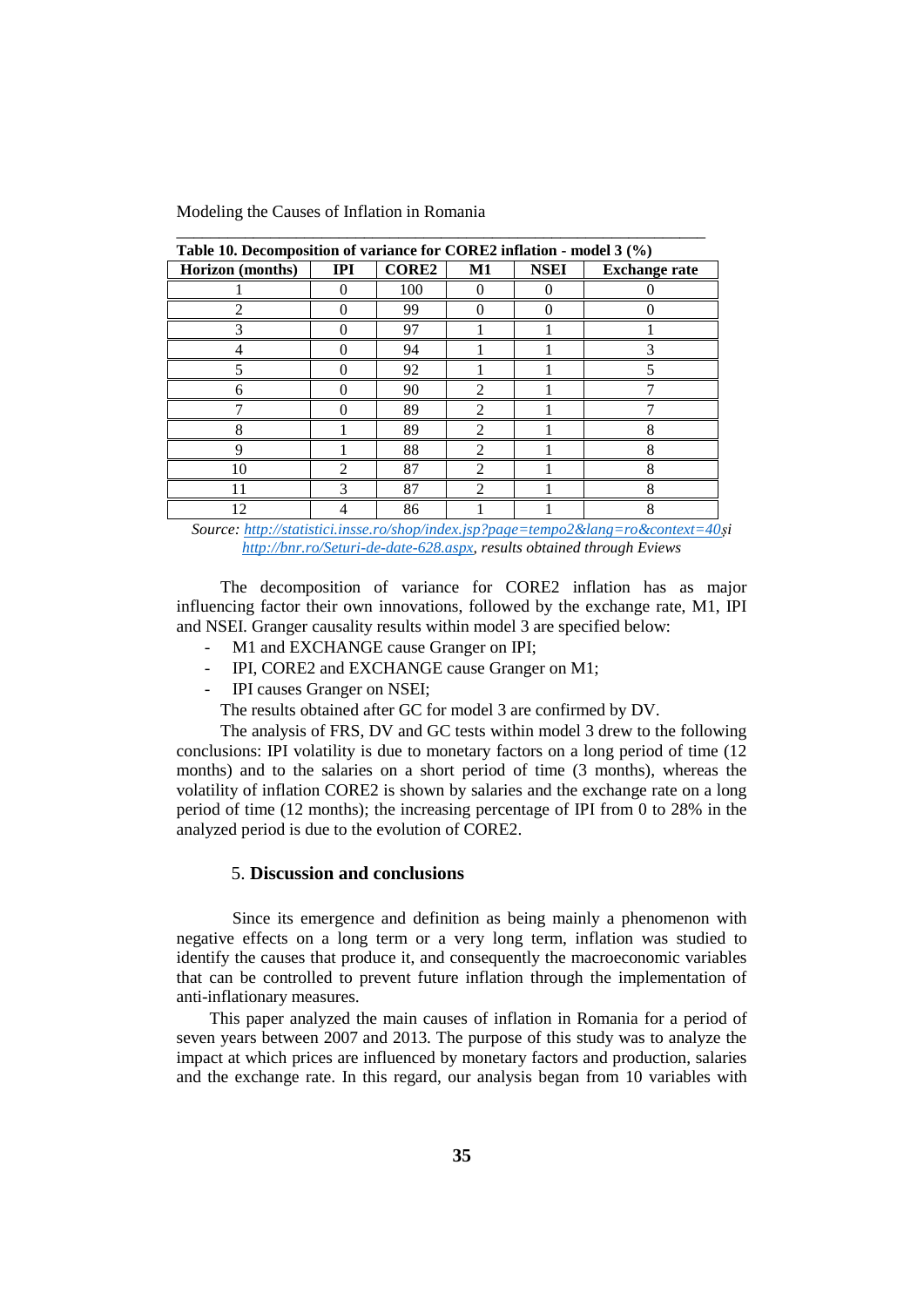high potential of influence on inflation, which were included in six models proposed for our research.

\_\_\_\_\_\_\_\_\_\_\_\_\_\_\_\_\_\_\_\_\_\_\_\_\_\_\_\_\_\_\_\_\_\_\_\_\_\_\_\_\_\_\_\_\_\_\_\_\_\_\_\_\_\_\_\_\_\_\_\_\_\_\_\_\_

To shape and diagnose the variables in the models above, we used the method VAR, as it is the best method to determine interdependencies and causalities between variables. In the first three models we analyzed the dynamic relationships between prices, industrial production for the extractive industry, money supply, salaries (nominal and real) and the exchange rate, and in the following three models (4, 5 and 6), the money supply is divided into the monetary base (represented by outside money, controlled by BNR) and the multiplier of monetary base (represented by interior money, controlled by commercial banks through deposit multiplication).

The six stages of VAR method were applied to monthly data series in Romania for the period 2007-2013, after being adjusted to eliminate seasonal and logarithmic factors. The application of methods and econometric models was made through the software Eviews 7. To achieve a comparability of the analyzed models, the results of this research were studied as: the shock response function, the decomposition of variance and the Granger causality.

- Out of the 6 models analyzed, two met the requirements of the VAR method, namely models 2 and 3. The results from these two models were the basis of research findings;

- Money supply, PPI and CORE2 inflation are the main sources of variation for industrial prices after their own shocks, varying from 100% (Table 7) to 66% (Table 9). Given the high percentages allocated to their shocks, these do not come from the other variables estimated in the 2 models (monetary innovation, salaries or exchange rate), but from a factor that cannot be modelled in the analysis, is hard to estimate and certainly has a big influence on price developments, namely *expectations*. The results obtained from DV reveal a great impact of expectations on inflation, especially on a short term, followed by the other factors included in our study. However, the fact that producer prices and inflation CORE2 are the main sources of industrial price variation led us to the conclusions that there was a transfer of prices on the market and that the impact of PPI and CORE2 on production is relevant to our research;

- Monetary factors have a significant influence on prices, primarily on the production prices and then on the industrial prices, accounting for 14% of IPI and 9% of PPI (Tables 7 and 8), which can translate into the idea that the monetary variable M1 can be used as a signal for predicting the evolution of prices. In models 2 and 3 that led us to these conclusions, money supply is not disaggregated; it would have been interesting to get the same results from one of the models 4, 5 or 6 in order to make assessments – which model in the monetary base or multiplier can be used as tools of monetary policy, given that one of these two models can be more easily controlled (managed) as compared to money supply;

- In both models available we found positive reactions of industrial prices and inflation CORE2 to shocks coming from net salaries for the extractive industry, but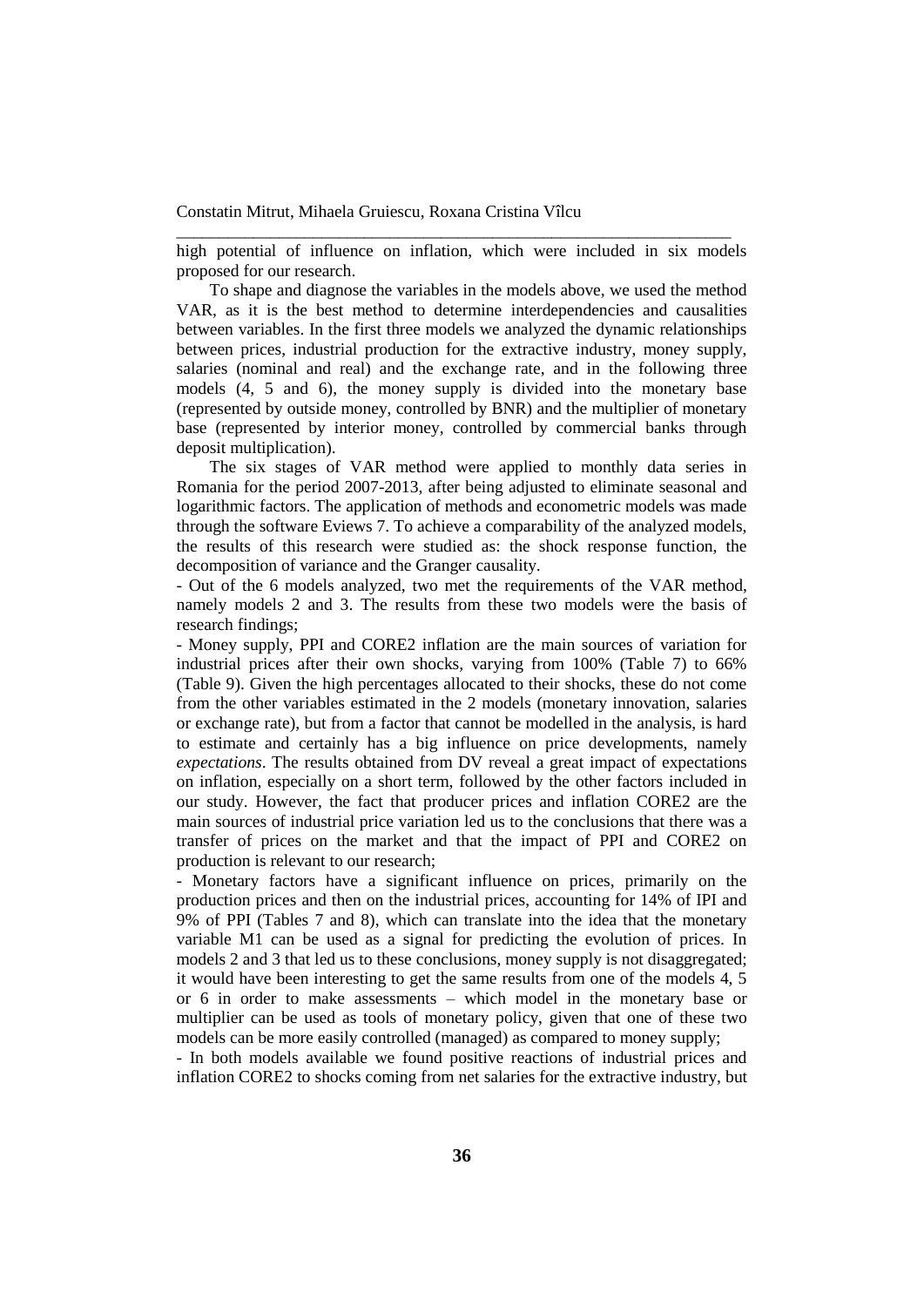the decomposition of variance and Granger causality do not confirm the results above; a possible explanation could be linked to the mining industry, which has faced a lot of problems in recent years;

\_\_\_\_\_\_\_\_\_\_\_\_\_\_\_\_\_\_\_\_\_\_\_\_\_\_\_\_\_\_\_\_\_\_\_\_\_\_\_\_\_\_\_\_\_\_\_\_\_\_\_\_\_\_\_\_\_\_\_\_\_\_

- The exchange rate responds positively only to shocks from inflation CORE2 and, in two months (6 and 8) of the 12 months' period analyzed for industrial prices, thus contributing to the variation IPI, PPI and CORE2 at a rate of up to 8%, and causing Granger in the models estimated in both M1 and IPI. These results show the low importance of the exchange rate in determining the inflation in our country for the analyzed period;

- It is important to emphasize that, for the inflation control, the monetary policy must be supported by other economic policies and structural adjustments in the major sectors of the national economy.

### **REFERENCES**

[1]**Boţel, C. (2002)***, The Causes of Inflation in Romania, June 1997- August 2001. Analysis Based on Structural Autoregressive Vector*,

<http://www.bnr.ro/PublicationDocuments.aspx?icid=6786> (Accessed July, 2015);

[2]**Brada, J., Kutan, A. (2001),** *The End of Moderate Inflation in Three Transition Economies?, SSRN (Social Science Research Network)* Electronic Paper Collection;

[3]**Cocriş, V., Nucu, A. E. (2013),** *Interest Rate Channel in Romania: Assessing the Effectiveness of Transmitting Monetary Policy Implications to Inflation and Economic Growth*; *Theoretical and Applied Economics*, Volume XX, No. 2, pages 20-35;

[4]**Croitoru, L. (2012),** *What Is it Good for A Bigger Inflation ?Avoid the Liquidity Trap or To Get Rid of It*; <http://www.bnr.ro/Puncte-de-vedere-4011.aspx> (Accessed July, 2015);

[5] **Danciu, A. R., NiculescuAron, I.G., Gruiescu, M.,(2007**), *Statistics and Econometrics; "Enciclopedica" Publisher*, Bucharest;

[6]**Iorga, E., Oancea, C., Stanca, R. (2009)***, Analysis of the Transmission of Industrial Price Changes in the Variation of Consumer Prices*; <http://bnr.ro/PublicationDocuments.aspx?icid=6786> (Accessed July, 2015);

[7] **Jemna, D.V., Pintilescu, C., Viorică, E.D., Asandului, M. (2014),** *Inflation and Inflation Uncertainty in Romania*; *Economic Computation and Economic Cybernetics Studies and Research*, Volume 1(2014);

[8] **Kim, B.Y. (2001)***, Determinants of Inflation in Poland: A Structural Cointegration Approach*, *SSRN (Social Science Research Network*) Electronic Paper Collection.